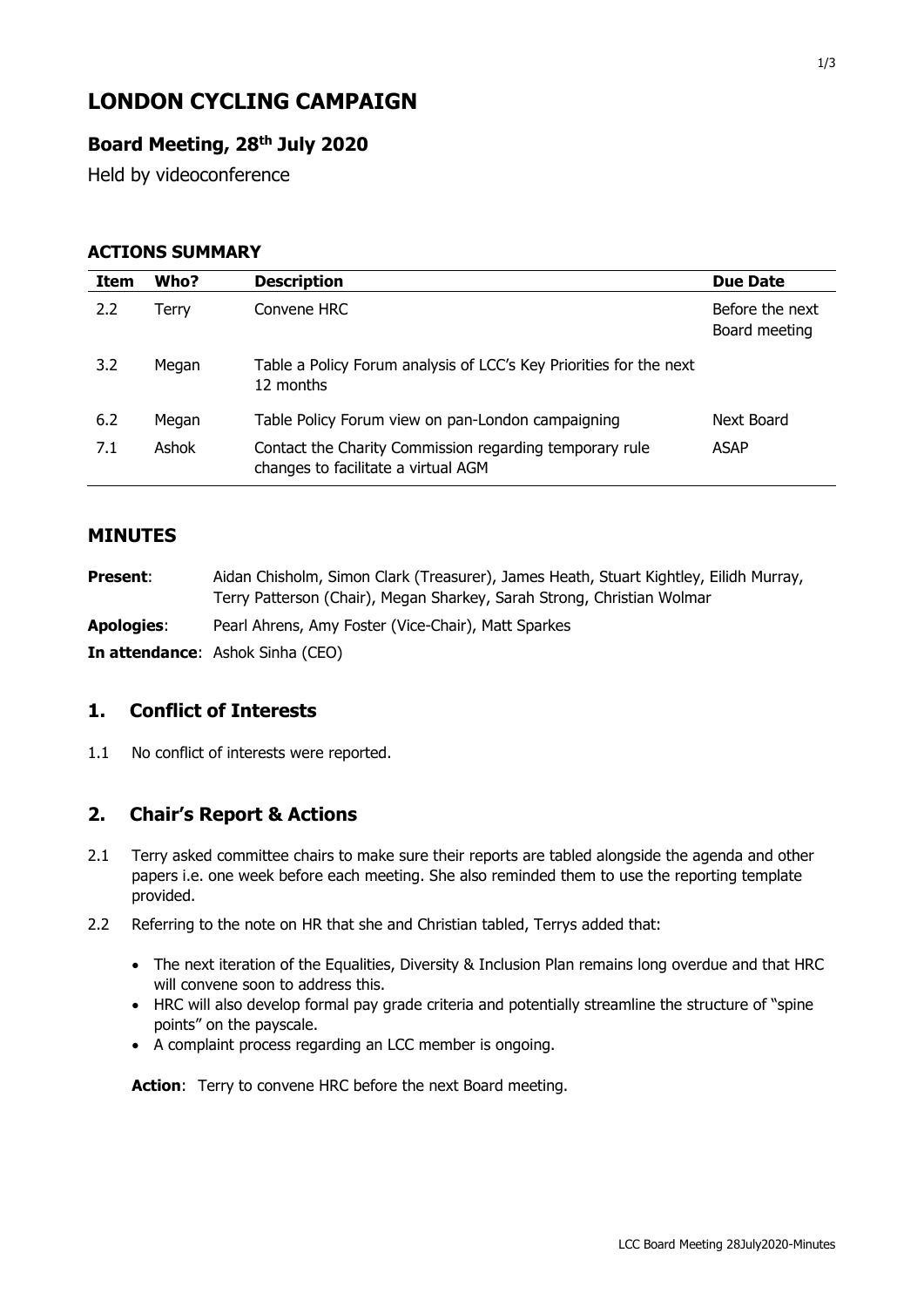### **3. Minutes of the 12th May 2020 Meeting (previously approved by email): Actions and Matters Arising**

- 3.1 CRB checks on staff have been triggered. If any matters of concern arise from these, they will be brought to the Board.
- 3.2 Policy Forum: Megan has asked the PF to review the Key Priorities for the next 12 months to sense check them and establish if there are any policy implications and their priority order

Action: Megan to bring a paper to the next Board.

#### **4. Audited Accounts & Narratives 2019-2020**

- 4.1 As Treasurer, Simon introduced the audit paperwork, saying we have been given a clean bill of health with only some minor housekeeping points, the rectification of which staff have in hand**.**
- 4.2 Simon noted that the audit had been achieved to the original, pre-Covid-19 timetable, despite the difficulties of lockdown and with a new auditor. He gave his thanks to Dave Sellers (Finance), and to the other staff that helped.
- 4.3 He then asked if, on the basis of the paper he had tabled, the Board agreed the charity remains a **going concern**. **This was agreed unanimously**.
- 4.4 Trustees also **agreed unanimously** that Simon should sign the **Letter of Representation**, and that he and Terry should sign the **accounts**.
- 4.5 Finally, Simon noted the he and Ashok agreed that from now on each Trustees' Report should be more closely structured around the Key Priorities for the coming 12 months as stated in the previous year's report.
- 4.6 James reminded the Board that, despite some tough times mid-year, the charity still posted a small surplus. Terry and the remaining trustees thanked Simon warmly for all his work on the audit, staff for all their efforts to effect a recovery from a potentially damaging drop in finances, as well as the Business Committee for itself for maintaining oversight during this whole process.
- 4.7 In response to a question from Eilidh, Simon confirmed that in his view proper segregation of financial duties was in place in the staff team (e.g. in respect of authorising banking transactions); and although there is potentially some risk at the group level, that risk is small and not material. He reminded trustees that every year two LCC groups are also audited, and that auditors have so far not raised any concerns.

## **5. Micromobility**

- 5.1 Ashok noted that he had originally expected a short, high level policy summary when he originally asked Megan and the Policy Forum to investigate and establish a policy position for LCC regarding escooters and micromobility; instead the PF has produced a high quality, in-depth, extensive research paper that is now widely read. He thanked and congratulated Megan, Pearl and the rest of the Forum.
- 5.2 Ashok added that he is representing LCC on a new London Micromobility Group, convened by Centre for London and comprising NGOs, mobility businesses and transport consultancies. LCC's intention is to make sure the group's purpose is to advocate the role the cycling and new micromobilities can together play to help achieve mass mode shift away from unnecessary car journeys, with all the attendant benefits. He also noted that LCC will stand firm in saying that use of cycle lanes must be based on technical limitations on e-scooters (and future micromobility technologies) that make them manoeuvre in a similar way to cycles and present similar (i.e. low) risks to people cycling.
- 5.3 He also summarised for the Board his understanding when a new by law will be in place (organised by TfL with boroughs) to govern e-scooters trials in London.